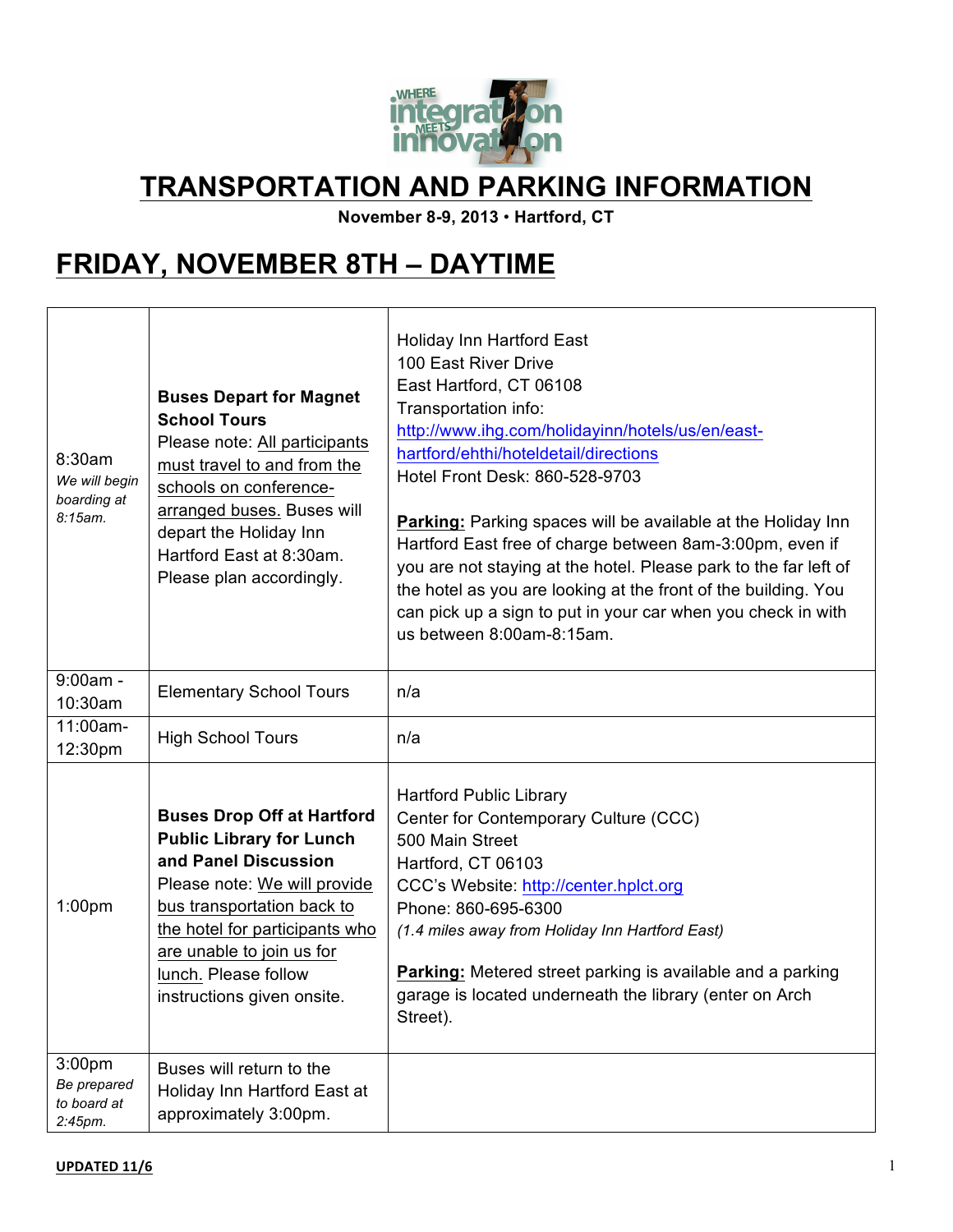

## **TRANSPORTATION AND PARKING INFORMATION**

**November 8-9, 2013** • **Hartford, CT**

# **FRIDAY, NOVEMBER 8TH – EVENING**

| 5:30pm-<br>8:30pm | <b>Opening Panel, Workshops and Reception</b><br>Please note: Participants must make their<br>own travel arrangements to and from EMS.<br>We encourage you to carpool with other<br>participants. Taxi service is also available. | Mary Hooker Environmental Sciences Magnet<br>School (EMS)<br>440 Broadview Terrace<br>Hartford, CT 06106<br>(4.5 miles away from Holiday Inn Hartford East)<br><b>Parking:</b> Street parking is available. |
|-------------------|-----------------------------------------------------------------------------------------------------------------------------------------------------------------------------------------------------------------------------------|-------------------------------------------------------------------------------------------------------------------------------------------------------------------------------------------------------------|
|-------------------|-----------------------------------------------------------------------------------------------------------------------------------------------------------------------------------------------------------------------------------|-------------------------------------------------------------------------------------------------------------------------------------------------------------------------------------------------------------|

# **SATURDAY, NOVEMBER 9TH**